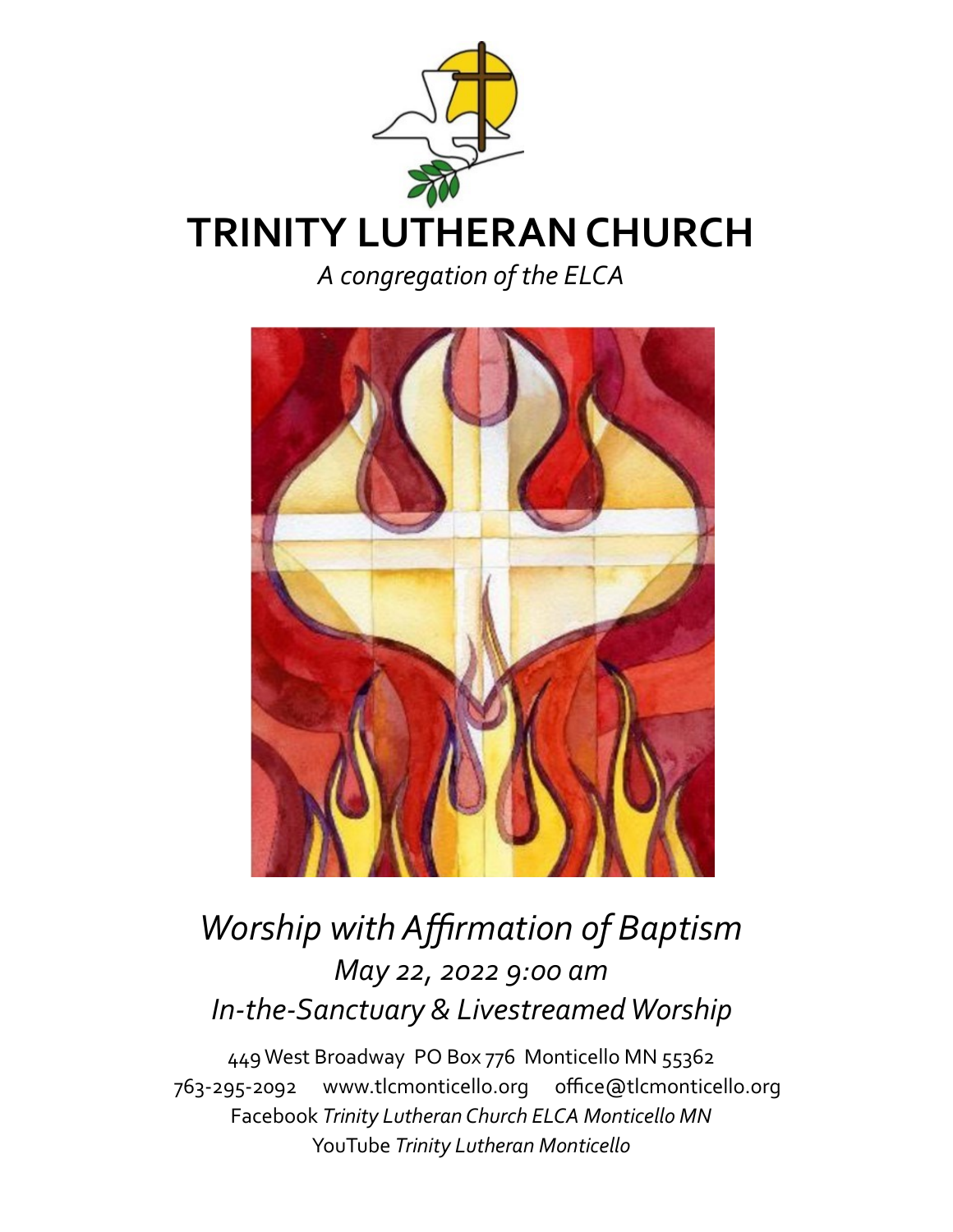

### **TRINITY LUTHERAN CHURCH**

A congregation of the ELCA

#### **WELCOME ADULTS AND CHILDREN OF ALL AGES**

*Thank you for worshipping God with Trinity Lutheran today! Blessings to you and your family.* 

**Today is also Confirmation Sunday** — when those who have received Biblical and life applicable instruction come before God and the church to declare their faith in the Triune God, the church, and affirm the promises someone else (a Godparent or Sponsor) made for them at the time of their Holy Baptism.



#### *A few notes on the service today—*

- *Visions abound in the readings for the sixth Sunday of Easter. Paul has a vision about what to do. John has a vision of what will be. Jesus provides visions of peace that surpasses human understanding and power beyond human imagination.*
- *Most of the service is printed in your bulletin. Please participate as you are able. The bold print within this bulletin indicates "all read". This bulletin is produced in fairly large print so all can participant fully.*
- *Asterisk (\*) indicates all stand if you are comfortable participating in this way. You are welcome to be seated for the entire service, or to stand for select opportunities as marked with the asterisk.*
- *Hearing assist devices are available upon request. See the techs in our tech room before service.*
- *Children of all ages are always welcome to worship with Trinity. There are bulletins for children, too.*
- *Please join us after worship for cupcakes and coffee, as we celebrate with our confirmands, Hunter, Addy, Lance, Payton, Josiah, and their families. These 9th graders have chosen to Affirm their Baptism today! See the Announcements insert. Thank you to Jane & Tim Kiphuth and Doug & Denise Koch for serving.*
- *Liturgy, hymns, and materials by SundaysandSeasons.com. Copyright © 2022 Augsburg Fortress, licensing number #SAS103417 and music and text reprinted with permission under OneLicense.net licensing number #A-704019 and SundaysandSeasons.com. All rights reserved. Music and podcast/online streaming under rights through OneLicense.net licensing number #A-704019.*

*CCLI Streaming License #CSPL 178209 and Church Copyright License #11630547.*

| <b>CHURCH &amp; STAFF CONTACT INFORMATION</b> |                                         | <b>TODAY'S WORSHIP PARTICIPANTS</b> |                            |
|-----------------------------------------------|-----------------------------------------|-------------------------------------|----------------------------|
| <b>Trinity Website</b>                        | www.tlcmonticello.org                   | Pastor / Preacher                   | Amy Chalupnik              |
| <b>Trinity Facebook</b>                       | Trinity Lutheran Church ELCA Monticello | Organist                            | Danita Sticka              |
| <b>Trinity YouTube</b>                        | <b>Trinity Lutheran Monticello</b>      | Scripture Reader                    | Payton Koch                |
| <b>Trinity E-mail</b>                         | office@tlcmonticello.org                | Scripture Reader                    | Josiah Sanford             |
| <b>Trinity Church Office</b>                  | 763-295-2092                            | Prayer Leader                       | <b>Hunter Florek</b>       |
| Pastor Amy Chalupnik                          | 612-282-2275 cell                       | Worship Tech                        | Jason Chalupnik            |
| Karen Torbit, Office Asst.                    | 443-791-2054 cell                       | <b>Assistant Tech</b>               | Addy Kiphuth               |
| Lana Waldron, Custodian                       | Tuesdays, Wednesdays and Thursdays      | Greeters                            | Joe & Travis Klersy        |
|                                               |                                         | <b>Ushers</b>                       | Lance Klersy & Payton Koch |
| <b>OFFICE HOURS (usual)</b>                   | Tuesdays-Thursdays 10:00 am - 5:00 pm   | Flowers & Certificates Tracy Klersy |                            |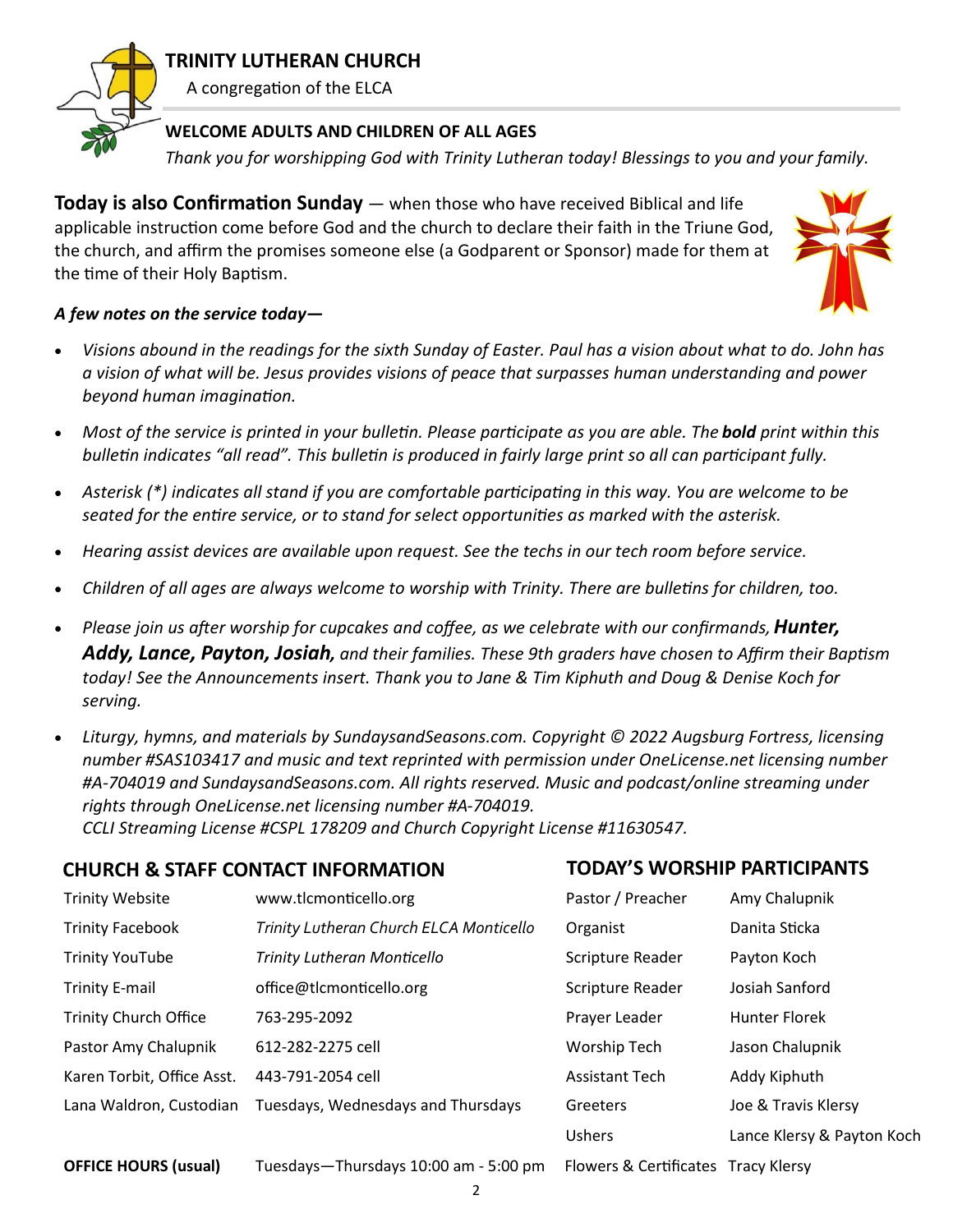**PRELUDE** *A Festal Tune*, Jacob B. Weber **Danita Sticka** Danita Sticka Copyright 2015 Concordia Publishing House

#### **WELCOME**

#### **\*CALL TO WORSHIP Psalm 100** *Read responsively*

 $1$ Make a joyful noise to the LORD, all the earth.

**<sup>2</sup>Worship the LORD with gladness; come into his presence with singing.**

 $3$ Know that the LORD is God. It is he that made us, and we are his; we are his people, and the sheep of his pasture.

**4 Enter his gates with thanksgiving, and his courts with praise.**

#### **Give thanks to him, bless his name.**

 $5$ For the LORD is good; his steadfast love endures forever, and his faithfulness to all generations.



Text: George W. Kitchin, 1827-1912; rev. Michael R. Newbolt, 1874-1956

Music: CRUCIFER, Sydney H. Nicholson, 1875-1947

Text and music © 1974 Hope Publishing Company, Carol Stream, IL 60188. All rights reserved. Used by permission.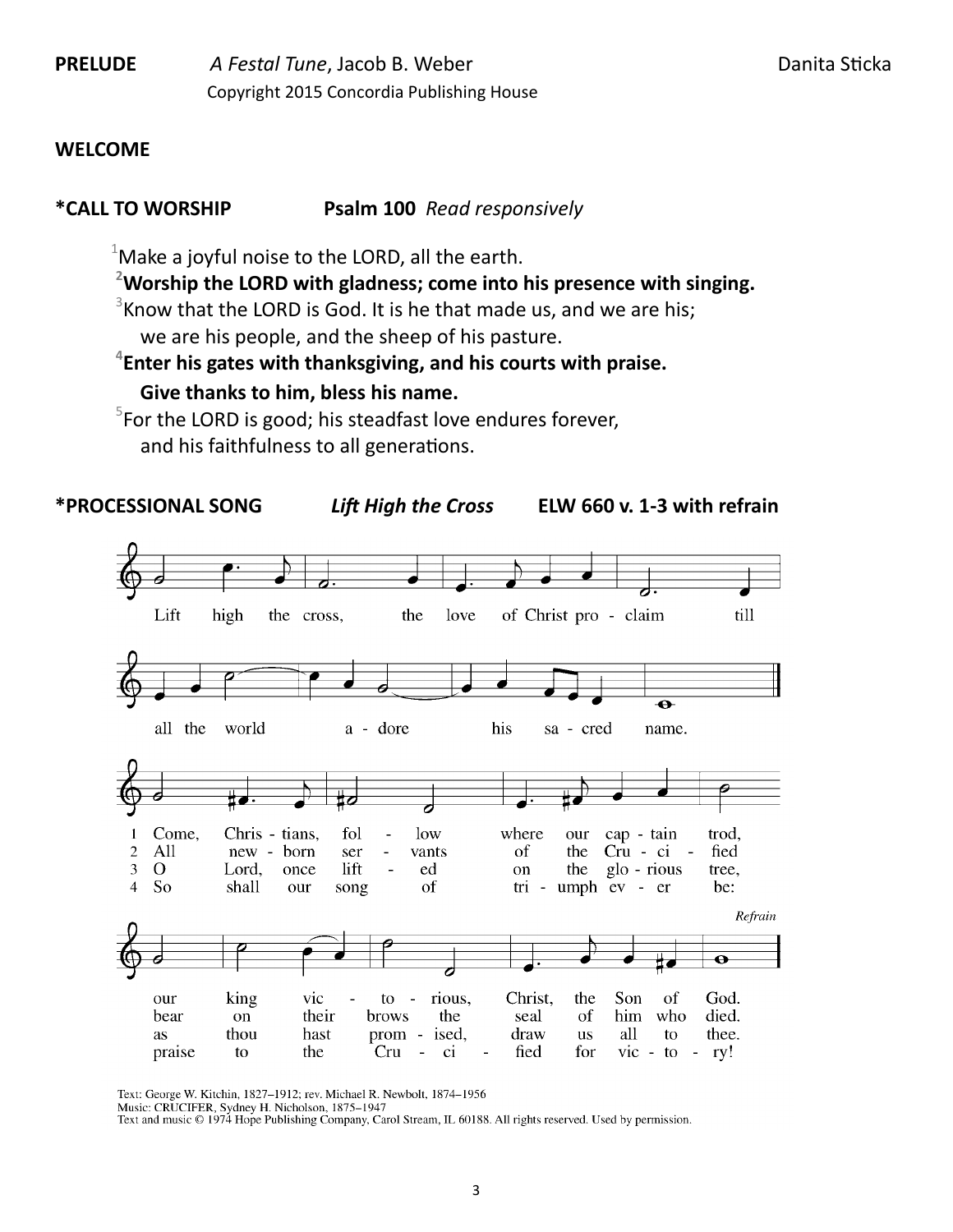#### **\*GREETING**

The grace of our Lord Jesus Christ, the love of God, and the communion of the Holy Spirit be with you all. **And also with you.**

#### **\*PRAYER OF THE DAY**

#### *Let us pray.*

**Bountiful God, you gather your people together, and you promise us food and shelter. Nourish us with your word, that empowered by your Spirit, we may love one another and the world you have made, through Jesus Christ, our Savior and Lord, who lives and reigns with you and the Holy Spirit, one God, now and forever. Amen.**



Text: attr. Wilhelm II, 1598-1662; tr. Catherine Winkworth, 1827-1878, alt.

Music: HERR JESU CHRIST, DICH ZU UNS WEND, Cantionale Germanicum, Gochsheim, 1628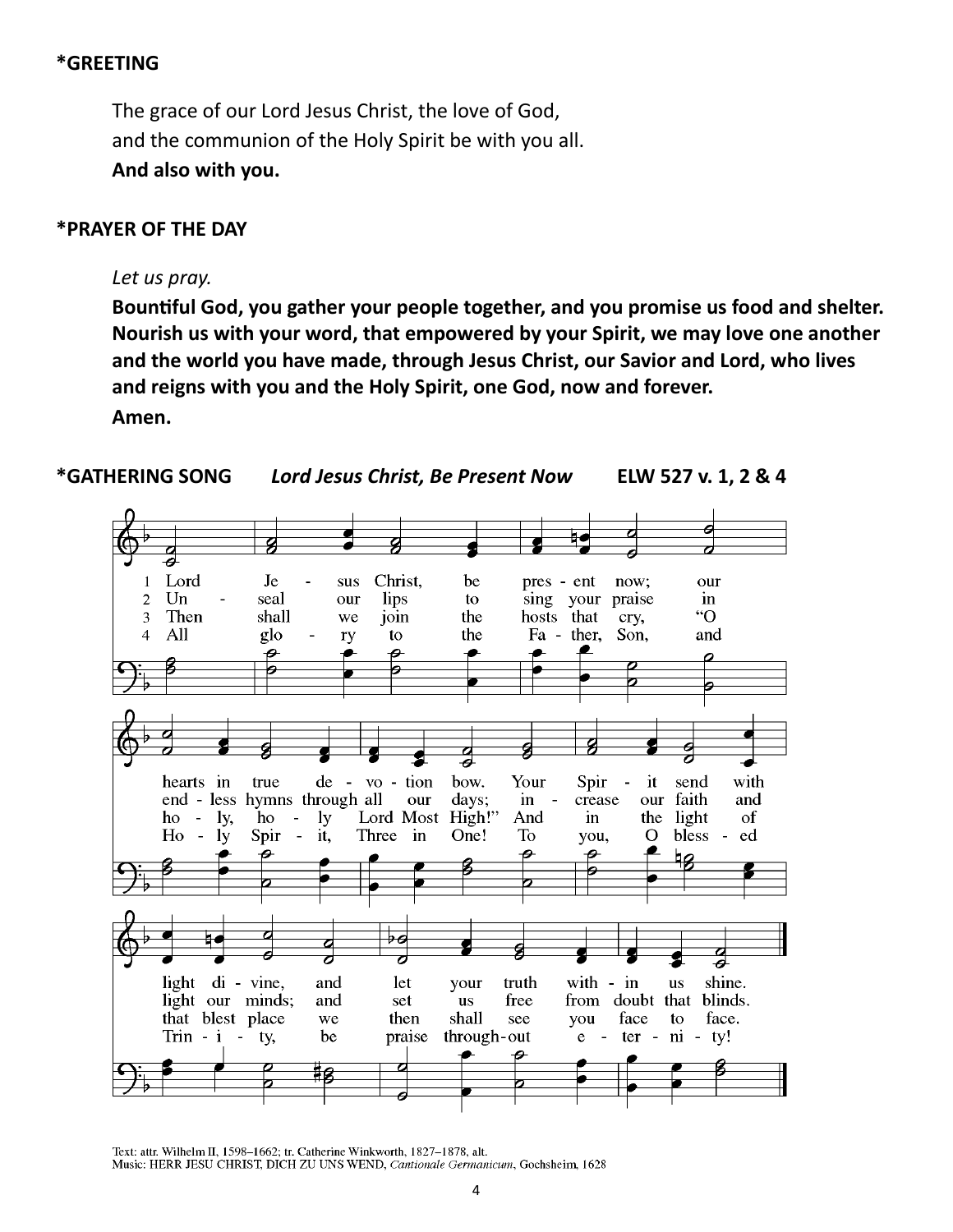$12$ But when they believed Philip, who was proclaiming the good news about the kingdom of God and the name of Jesus Christ, they were baptized, both men and women. <sup>13</sup> Even Simon himself believed. After being baptized, he stayed constantly with Philip and was amazed when he saw the signs and great miracles that took place.  $14$ Now when the apostles at Jerusalem heard that Samaria had accepted the word of God, they sent Peter and John to them.  $^{15}$ The two went down and prayed for them that they might receive the Holy Spirit  $16$  (for as yet the Spirit had not come upon any of them; they had only been baptized in the name of the Lord Jesus).  $^{17}$ Then Peter and John laid their hands on them, and they received the Holy Spirit.

Word of God, word of life.

**Thanks be to God.**

#### **SCRIPTURE READING Revelation 21:10, 21:22-27, 22:1-5** Josiah Sanford, reader

 $10$ And in the spirit [one of the angels] carried me away to a great, high mountain and showed me the holy city Jerusalem coming down out of heaven from God.

 $^{22}$ I saw no temple in the city, for its temple is the Lord God the Almighty and the Lamb.  $^{23}$ And the city has no need of sun or moon to shine on it, for the glory of God is its light, and its lamp is the Lamb.  $^{24}$ The nations will walk by its light, and the kings of the earth will bring their glory into it.  $^{25}$ lts gates will never be shut by day—and there will be no night there. <sup>26</sup> People will bring into it the glory and the honor of the nations. <sup>27</sup>But nothing unclean will enter it, nor anyone who practices abomination or falsehood, but only those who are written in the Lamb's book of life.

 $22:1$ Then the angel showed me the river of the water of life, bright as crystal, flowing from the throne of God and of the Lamb  $^2$ through the middle of the street of the city. On either side of the river is the tree of life with its twelve kinds of fruit, producing its fruit each month; and the leaves of the tree are for the healing of the nations.  $3$ Nothing accursed will be found there any more. But the throne of God and of the Lamb will be in it, and his servants will worship him;  ${}^{4}$ they will see his face, and his name will be on their foreheads. <sup>5</sup>And there will be no more night; they need no light of lamp or sun, for the Lord God will be their light, and they will reign forever and ever.

Word of God, word of life.

#### **Thanks be to God.**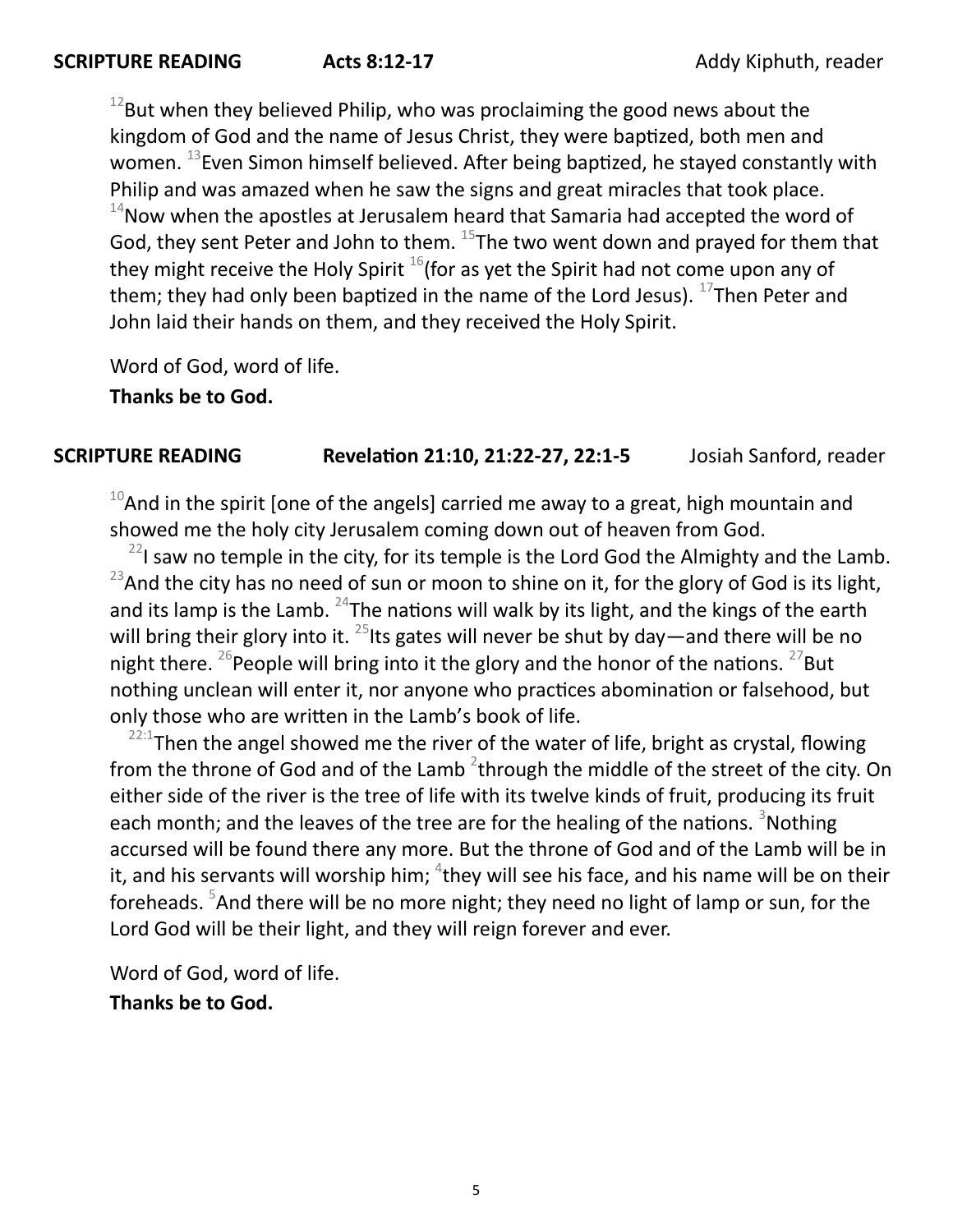#### **CHILDREN'S MESSAGE**

*Theme* Jesus went to heaven (with God) and prepares a place for us

*Prop* The children's book, *"Moving Day"* 

*Prayer* Dear God, Thank you for sending Jesus to us. We know that Jesus is preparing a home for us, a home with him. Continue to send your Holy Spirit to guide us and comfort us each day. In Jesus' name, **Amen.**



Verses may be sung by a leader. Then the alleluia is repeated.

**\*GOSPEL ACCLAMATION** *Celtic Alleluia*

Music: Fintan O'Carroll and Christopher Walker Music © 1985 Fintan O'Carroll and Christopher Walker, admin. OCP Publications, Inc. 5536 NE Hassalo, Portland, OR 97213. All rights reserved. Used by permission.

**\*GOSPEL John 14:23-29** Pastor Amy, reader

The holy gospel according to John.

#### **Glory to you, O Lord.**

 $^{23}$  Jesus answered [Judas (not Iscariot),] "Those who love me will keep my word, and my Father will love them, and we will come to them and make our home with them.  $24$ Whoever does not love me does not keep my words; and the word that you hear is not mine, but is from the Father who sent me.

 $25$ "I have said these things to you while I am still with you.  $26$ But the Advocate, the Holy Spirit, whom the Father will send in my name, will teach you everything, and remind you of all that I have said to you. <sup>27</sup> Peace I leave with you; my peace I give to you. I do not give to you as the world gives. Do not let your hearts be troubled, and do not let them be afraid. <sup>28</sup>You heard me say to you, 'I am going away, and I am coming to you.' If you loved me, you would rejoice that I am going to the Father, because the Father is greater than I.  $^{29}$ And now I have told you this before it occurs, so that when it does occur, you may believe."

The gospel of the Lord. **Praise to you, O Christ.**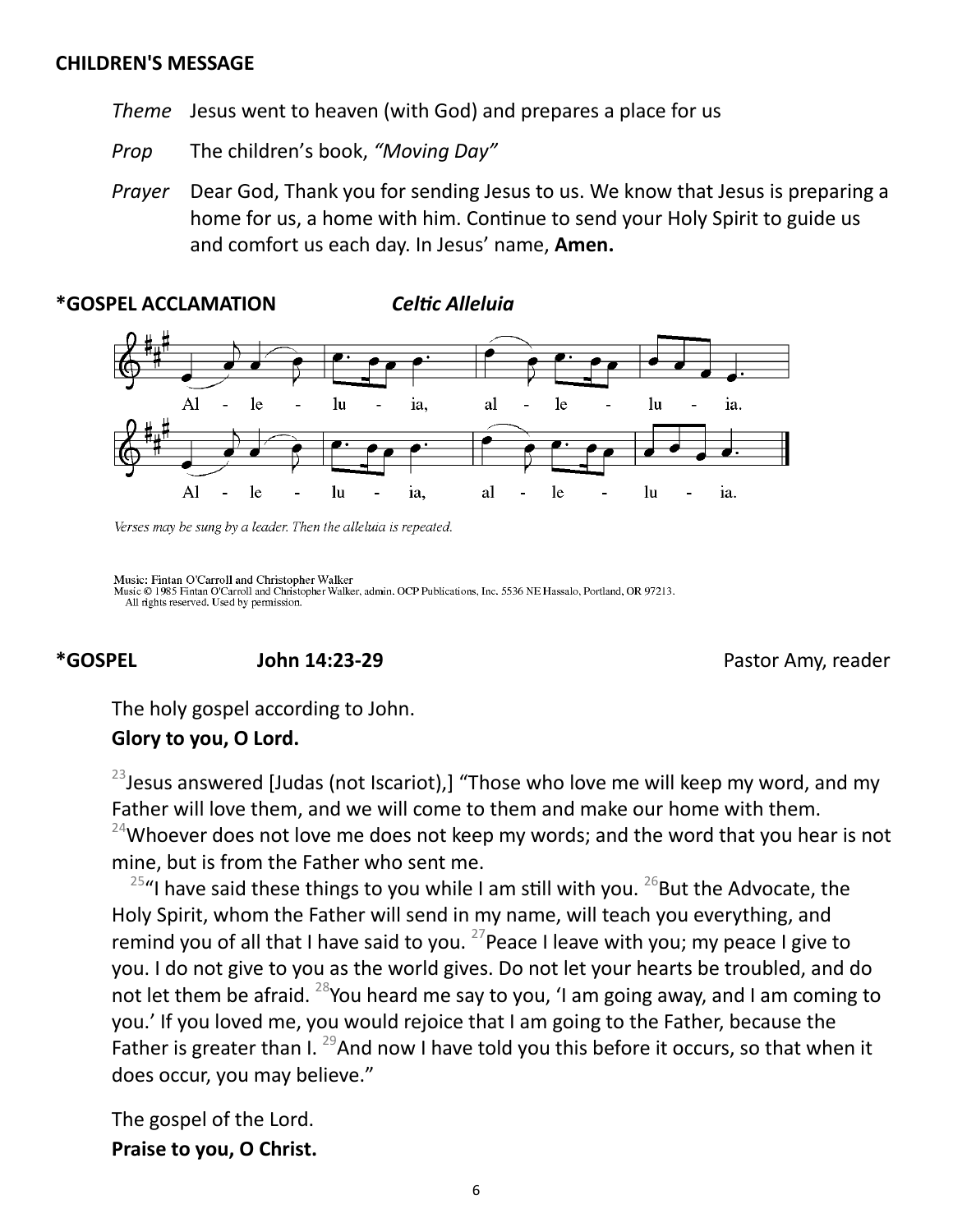**MESSAGE**



**\*SONG FOR CONFIRMANDS** *Spirit of Gentleness* **ELW 396 Refrain, v. 1, 3 & 4**

Text: James K. Manley, b. 1940 Music: SPIRIT, James K. Manley<br>Text and music © 1978 James K. Manley, admin. Augsburg Fortress.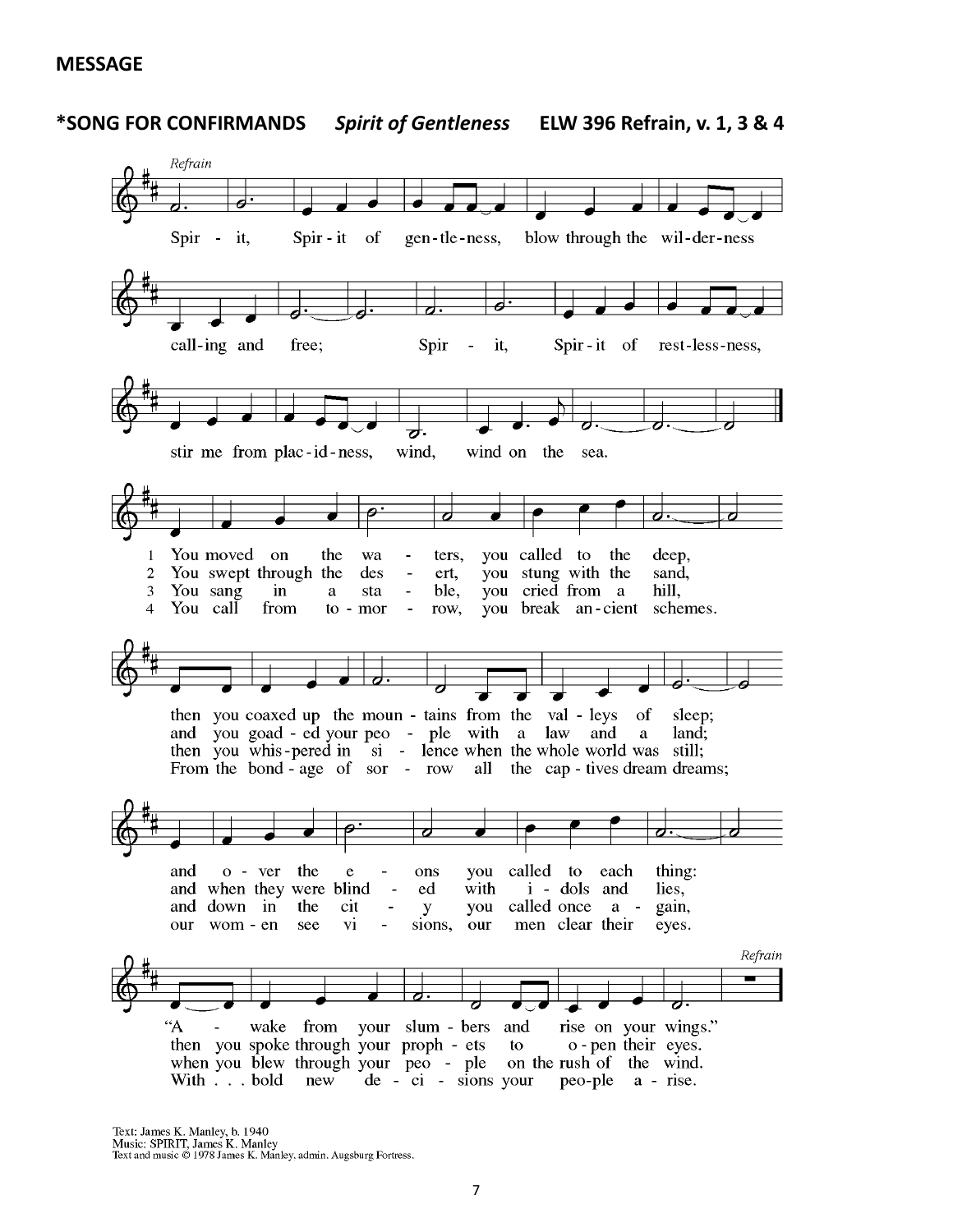#### **PRESENTATION OF THOSE PREPARED FOR THE RITE OF CONFIRMATION**

Dear friends, we give thanks for the gift of baptism and for these young people, one with us in the body of Christ, who are making public affirmation of their baptism. I present

**Hunter Eugene Florek, Addison Mary Kiphuth, Lance William Klersy,** 

**Payton Elizabeth Koch, Josiah Benjamin Sanfor**d, who desire to make public affirmation of their baptism and their faith in the Triune God.

#### *Let us pray.*

Merciful God, we thank you for these brothers in Christ, whom you have made your own by water and the Word in baptism. You have called them to yourself, enlightened them with the gifts of your Spirit, and nourished them in the community of faith. Uphold your servants in the gifts and promises of baptism, and unite the hearts of all whom you have brought to new birth. We ask this in the name of Christ. **Amen.**

#### **PROFESSION OF FAITH**

Confirmands, I ask you to profess your faith in Christ Jesus, reject sin, and confess the faith of the church.

Do you renounce the devil and all the forces that defy God?

*Hunter, Addy, Lance, Payton, Josiah:* I renounce them.

Do you renounce the powers of this world that rebel against God?

*Hunter, Addy, Lance, Payton, Josiah:* I renounce them.

Do you renounce the ways of sin that draw you from God?

*Hunter, Addy, Lance, Payton, Josiah:* I renounce them.

All gathered here and beyond, witnessing to the work of the Spirit in these Confirmands:

Do you believe in God the Father?

**I believe in God, the Father almighty, creator of heaven and earth.**

Do you believe in Jesus Christ, the Son of God?

**I believe in Jesus Christ, God's only Son, our Lord, who was conceived by the Holy Spirit, born of the virgin Mary, suffered under Pontius Pilate, was crucified, died, and was buried; he descended to the dead. On the third day he rose again; he ascended into heaven, he is seated at the right hand of the Father, and he will come to judge the living and the dead**

Do you believe in God the Holy Spirit?

**I believe in the Holy Spirit, the holy catholic church, the communion of saints,** t**he forgiveness of sins, the resurrection of the body, and the life everlasting. Amen.**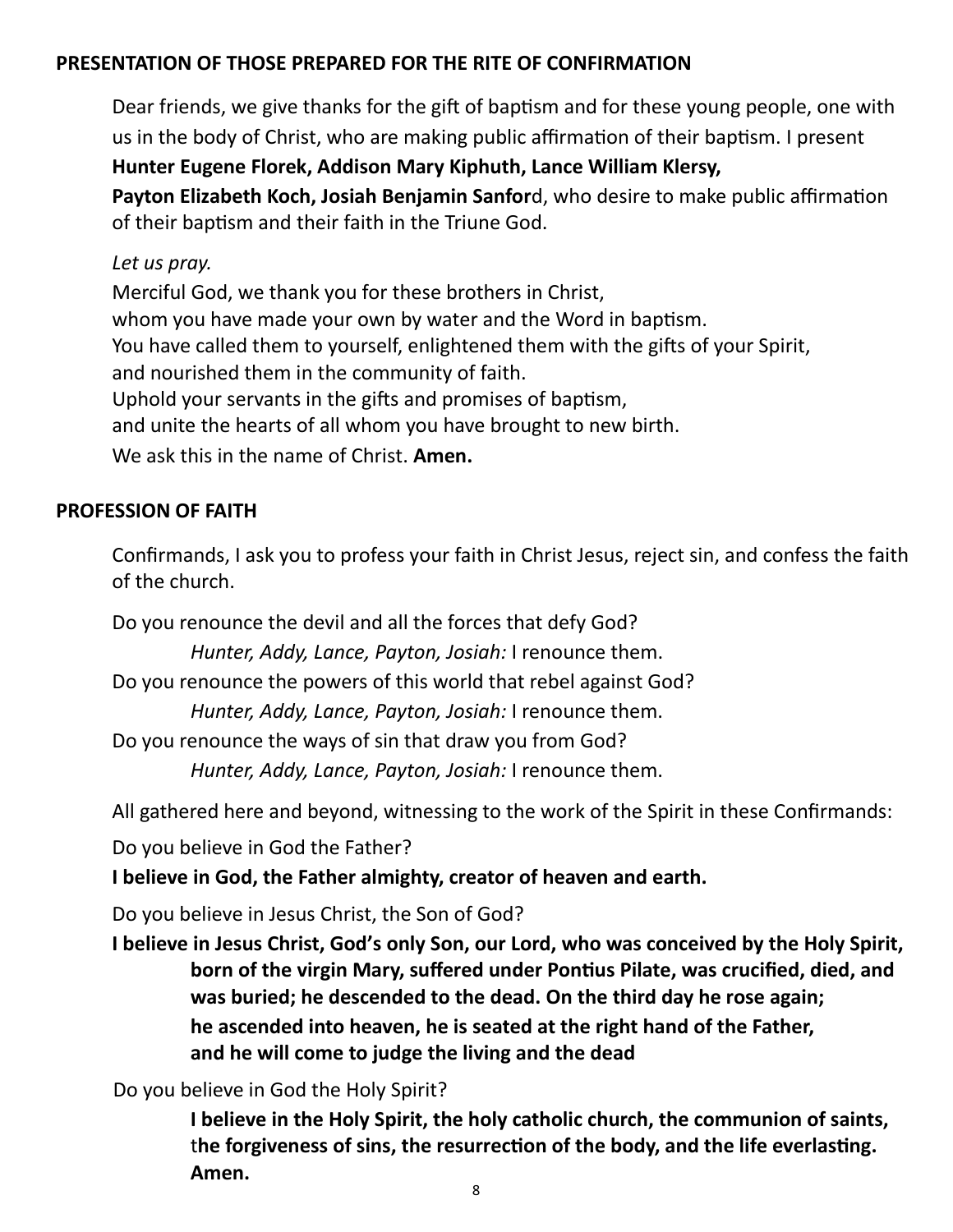#### **AFFIRMATION OF BAPTISM**

Confirmands, you have made public profession of your faith.

Do you intend to continue in the covenant God made with you in holy baptism:

to live among God's faithful people,

to hear the word of God and share in the Lord's supper,

to proclaim the good news of God in Christ through word and deed,

to serve all people, following the example of Jesus,

and to strive for justice and peace in all the earth?

**I do, and I ask God to help and guide me.**

People of God, do you promise to support these brothers in Christ and to pray for them in their life in Christ?

**We do, and we ask God to help and guide us.**

### *Let us pray.*

We give you thanks, O God, that through water and the Holy Spirit you give us new birth, cleanse us from sin, and raise us to eternal life.

God in heaven, for Jesus' sake, stir up in *Hunter / Addy / Lance / Payton / Josiah* the gift of your Holy Spirit: the spirit of wisdom and understanding, the spirit of counsel and might, the spirit of knowledge and the fear of the Lord, the spirit of joy in your presence, both now and forever. Confirm his/her faith, guide his/her life, empower him/her in his/her serving, give him/her patience in suffering, and bring him/her to everlasting life.

### **Amen.**

Let us rejoice with these siblings in Christ!

**We rejoice with you in the life of baptism and in the Christian faith you just affirmed. Together we will give thanks and praise to God and proclaim the good news to all the world. Amen.**

(applause)

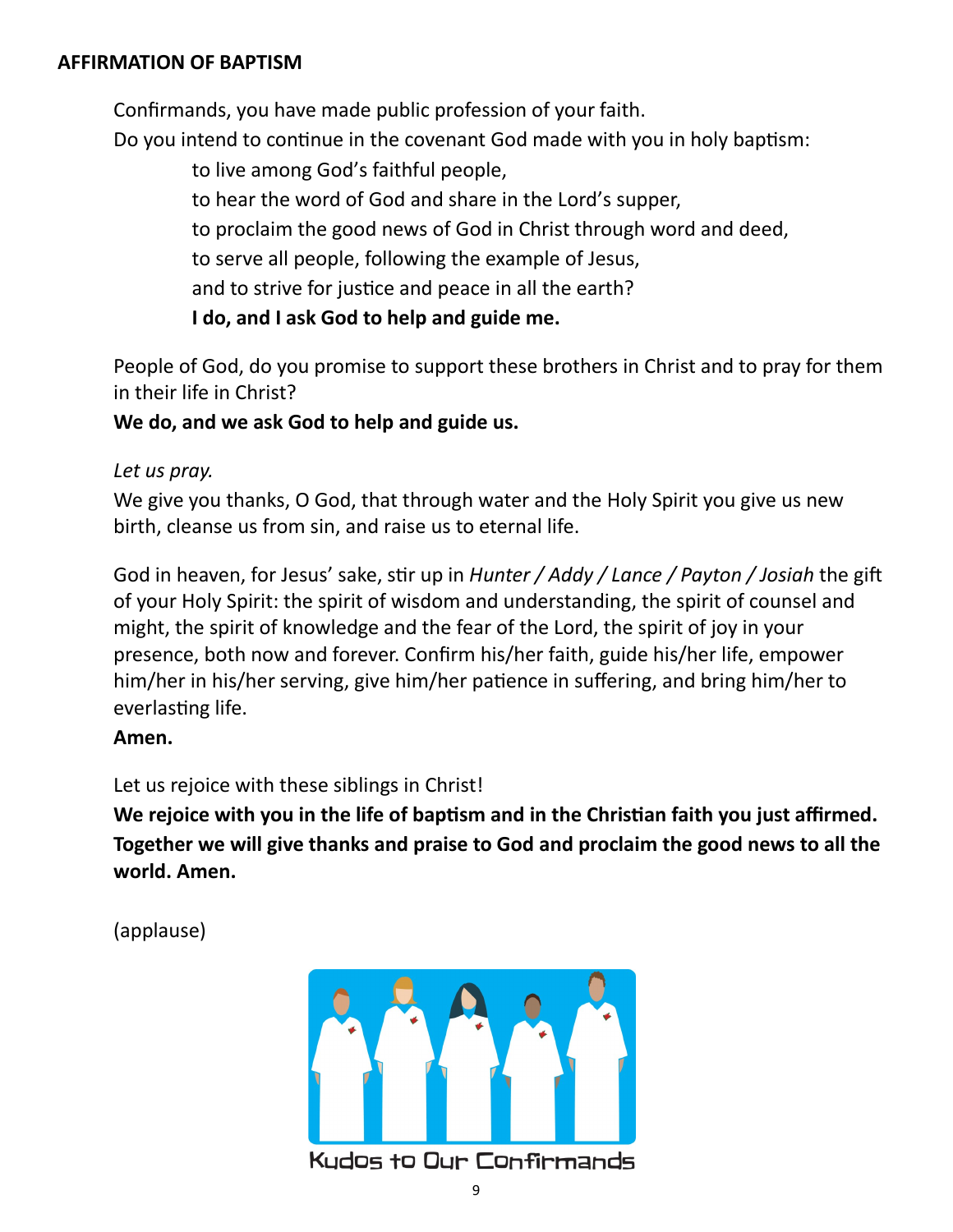#### **\*SONG OF AFFIRMATON AND CELEBRATION**



Text: Robert Lowry, 1826-1899<br>Music: HOW CAN I KEEP FROM SINGING, Robert Lowry, alt.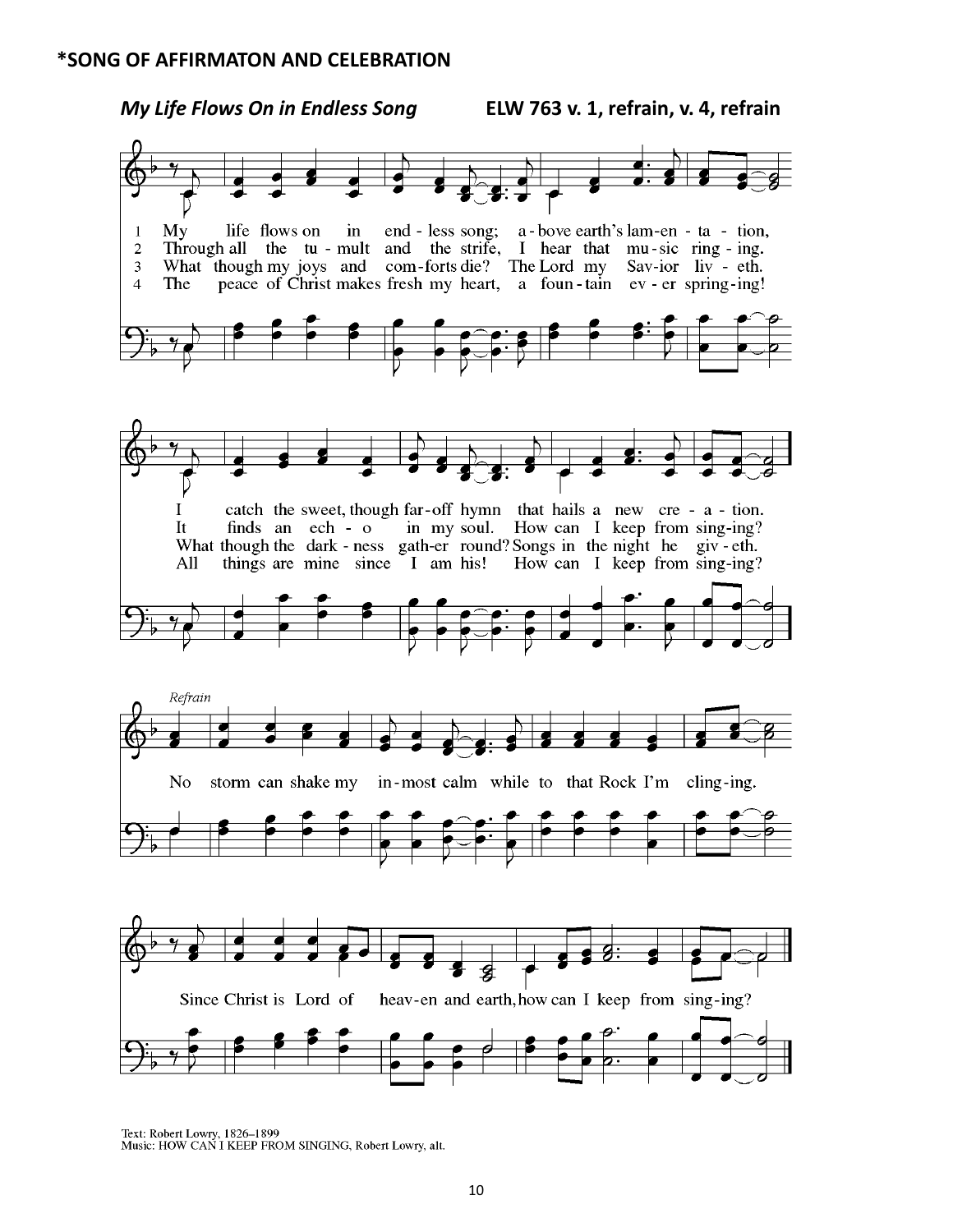*After each petition…* God, in your mercy, **hear our prayer.**

### **\*LORD'S PRAYER**

**Our Father, who art in heaven, hallowed be thy name, thy kingdom come, thy will be done, on earth as it is in heaven. Give us this day our daily bread; and forgive us our trespasses, as we forgive those who trespass against us; and lead us not into temptation, but deliver us from evil. For thine is the kingdom, and the power, and the glory, forever and ever. Amen.**

**OFFERING AND MUSICAL OFFERING** *Allegro*, John Stanley *Danita Sticka* Copyright 1983 Augsburg Publishing House

### **Ways to bring your offering to God through Trinity**

- *Place your cash or check in the offering basket*
- *Go to our website* www.tlcmonticello.org *click the link for "Online Giving"*
- *Go to the Tithe.ly app (green) on your phone, donate using a debit/credit card. Scan the QR code with your phone camera to go directly to the Tithe.ly app. Regular contributions may be made electronically with Simply Giving.*  Or mail an offering to *Trinity Lutheran P.O. Box 776 Monticello, MN 55362.*



#### **ANNOUNCEMENTS**

**\*CLOSING BLESSING Psalm 67** *read responsively*

 $1$ May God be gracious to us and bless us and make his face to shine upon us,

**2 that your way may be known upon earth, your saving power among all nations.**

 $3$ Let the peoples praise you, O God; let all the peoples praise you.

**4 Let the nations be glad and sing for joy, for you judge the peoples with equity and guide the nations upon earth.**

 $5$ Let the peoples praise you, O God; let all the peoples praise you.

## **6 The earth has yielded its increase; God, our God, has blessed us.**

May God continue to bless  $\pm$  us; let all the ends of the earth revere him.